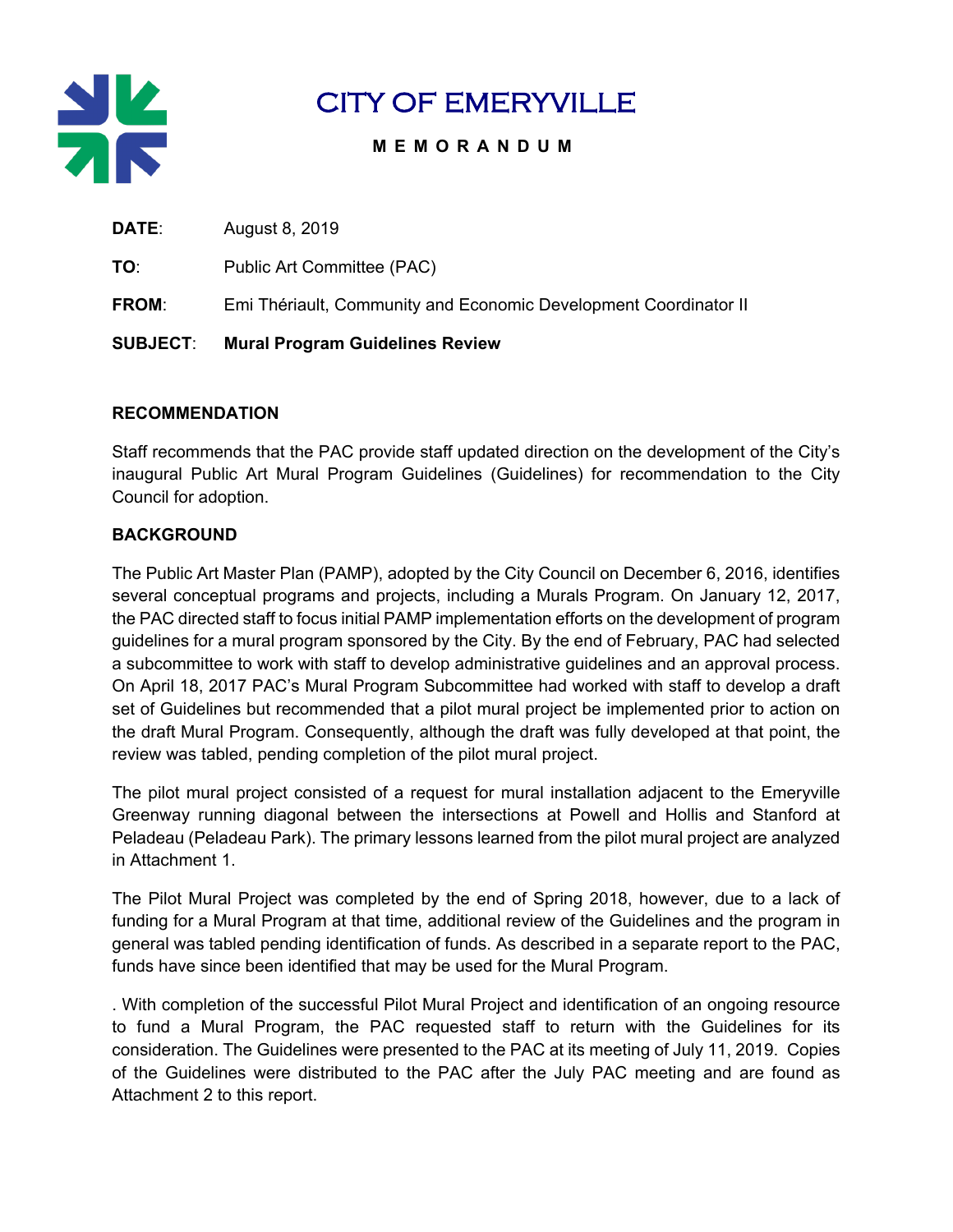The following discussion provides a general overview of potential pathways for mural proposals and related PAC review opportunities. Staff is requesting the PAC discuss these considerations and provide staff feedback. During the PAC's review of the Guidelines on July 11, 2019, the PAC noted that the Guidelines were largely ready for a recommendation to the City Council for approval. If possible, staff requests the PAC provide specific, targeted updates and comments that can be incorporated into the Guidelines for a recommendation to the City Council.

An action on the Guidelines by the PAC would be in the form of a recommendation to the City Council, which would then review the Guidelines and related processes for adoption. The Guidelines by nature are intended to provide a framework for process and are not regulatory, although aspects of the process are required by the Municipal Code (e.g. review and approval of project contracts by the City Council). The intent of the Guidelines is to provide a consistent process through which the community and artists can propose and implement mural projects to beautify the City of Emeryville and otherwise promote the arts.

## **DISCUSSION**

# **Overview of Considerations**

There are several considerations and potential pathways to the creation and implementation of a mural project:

Eligible Proposals:

- The Guidelines allow for any member of the community, including residents, business owners, City staff, elected officials and appointed committee members to make a proposal for a mural.
- Proposals are subject to review by the PAC where required by provisions of the Municipal Code.

## Location:

- PAC invites a call for proposals:
	- o For a specific location, or
	- o For a general area or city-wide
- City staff recommends a graffiti site for a mural
- Artist(s) submits a proposal for a specific site
- Community member or business owner submits a proposal for a specific site
- Property owner elects to install a mural on their private property, a specific site

Potential Funding Sources:

- Private funds
- Public Art funds
- Other Public funds (e.g. Façade Grant funds, Graffiti Abatement funds, Community Grant)

Application of Funds: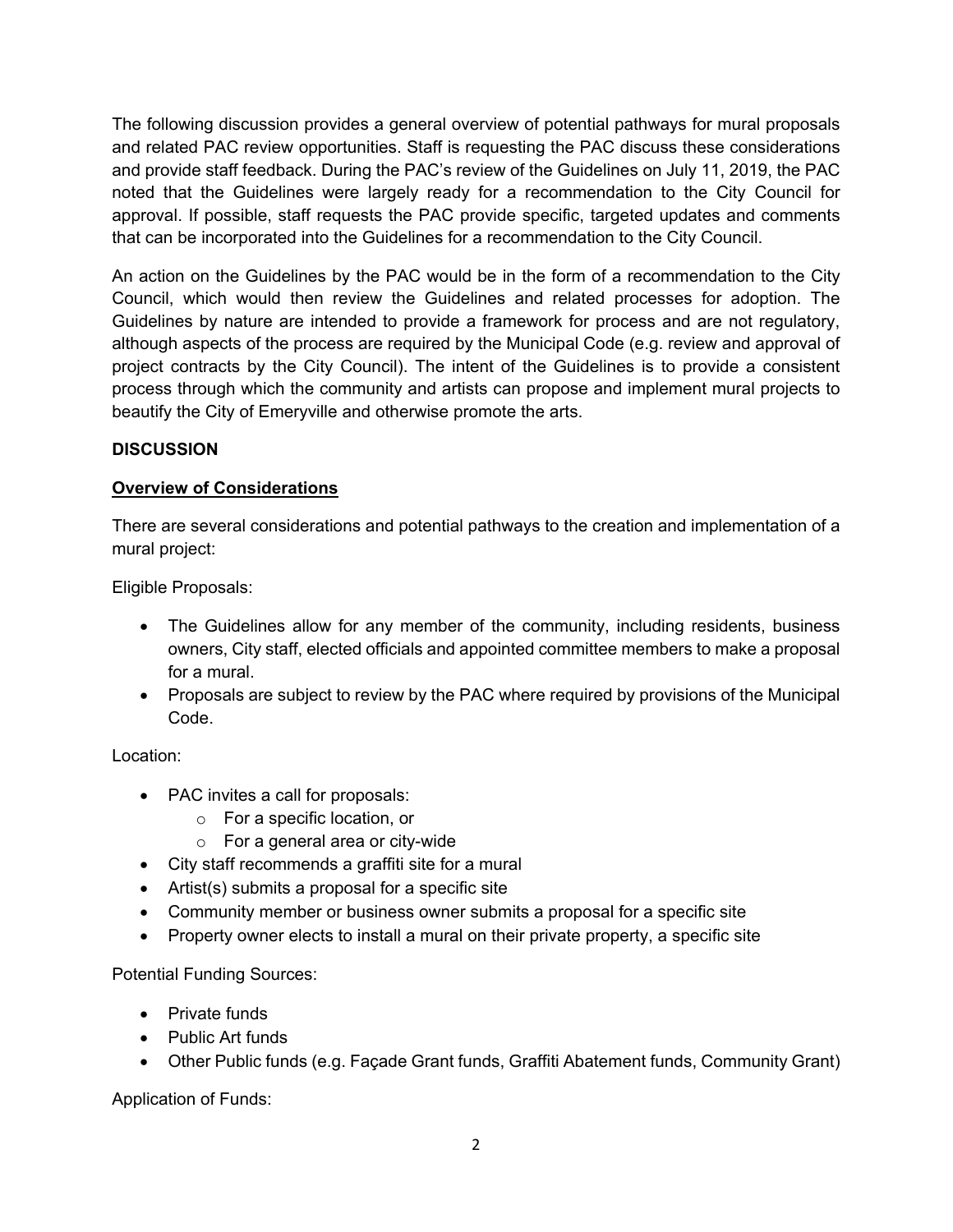- To be used on private property
- To be used on a publicly owned property or infrastructure within the public right of way

PAC Review is Required When:

- The project is funded entirely by Public Art funds
- The project is funded by a combination of Public Art funds and Other Public funds
- The project is proposed for installation on a publicly owned property or infrastructure within the public right of way

PAC Review is Not Required nor Provided for in Municipal Code When:

- The project is funded entirely by private funds and located on a private property
- The project is funded entirely by Other Public funds (with no match from Public Art funds)

A figure illustrating funding as it relates to the PAC's review opportunities is included as Attachment 3.

#### **Review Process:**

Staff proposes a two-step process for selecting sites and murals for the sites, illustrated below.

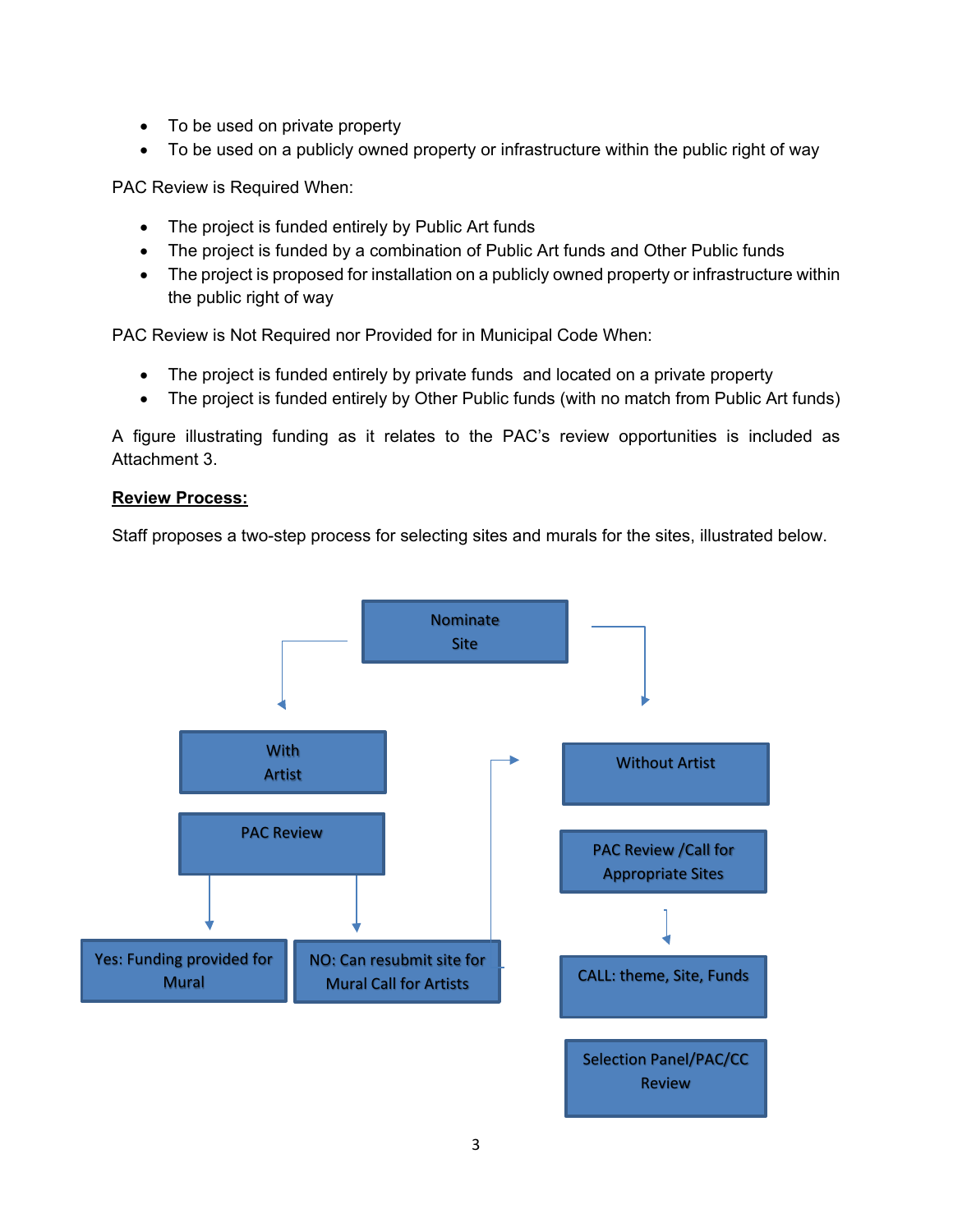#### Step One: Nominate sites

Property owners or artists may nominate a site (consistent with the Guidelines) with an artist preselected for PAC consideration. The PAC may review such proposals including factors relating to applicant's site control and ability to enter into an Agreement of appropriate term. The PAC can review on an ad-hoc basis or on a set schedule (such as annually or bi-annually). Applications could be accepted on a rolling basis. After review, if the PAC declined to approve a proposal for funding, the site owner could be asked to submit an application to be considered for a call for an artist to be selected by the PAC, as outlined below in Step Two.

If a site owner or tenant nominates a site without a pre-selected artist they would be considered for Step Two of the selection process.

Step Two: Call for artist specific to nominated site(s)

With a site or multiple sites nominated as described above under Step One, the PAC can release a call for mural proposals consistent with the Guidelines and identifying the theme, location and budget for each nominated site. The recommended mural would be subject to City Council approval and funding allocations.

The review process outlined in the Guidelines provides for both PAC-directed calls for proposals as well as Community-member requests for a mural project at a specific site. Both PAC-directed calls and Community member requests may be submitted in conjunction with a recommendation of Staff e.g. to address a site with ongoing graffiti issues or a building that provides an inviting nuisance (is likely to be tagged) because of a wide expanse of unarticulated elevation. The Guidelines include all the general process, application submittal, and review criteria needed to process a mural proposal.

Before submitting the Guidelines to the City Council for consideration, staff has asked the PAC to take a final look at the Guidelines in view of lessons learned from the Pilot Mural Project and to consider questions from staff, detailed in the following section.

On July 11, 2019, the PAC's review of the Guidelines resulted in a direction to staff to bring the item back for additional review, prior to consideration of a recommendation to City Council. The PAC asked for time to study the document and to provide staff with comments that might be incorporated into the Guidelines. Since that time, and following outreach to Committee members, staff has received comments from two members. Those comments, and other comments received by PAC at the July 11, 2019 meeting are noted below.

Staff is requesting the PAC discuss these outstanding and potential modifications to the Guidelines and to confirm which, if any, of these changes should be incorporated into the Guidelines with a recommendation to the City Council on the Guidelines.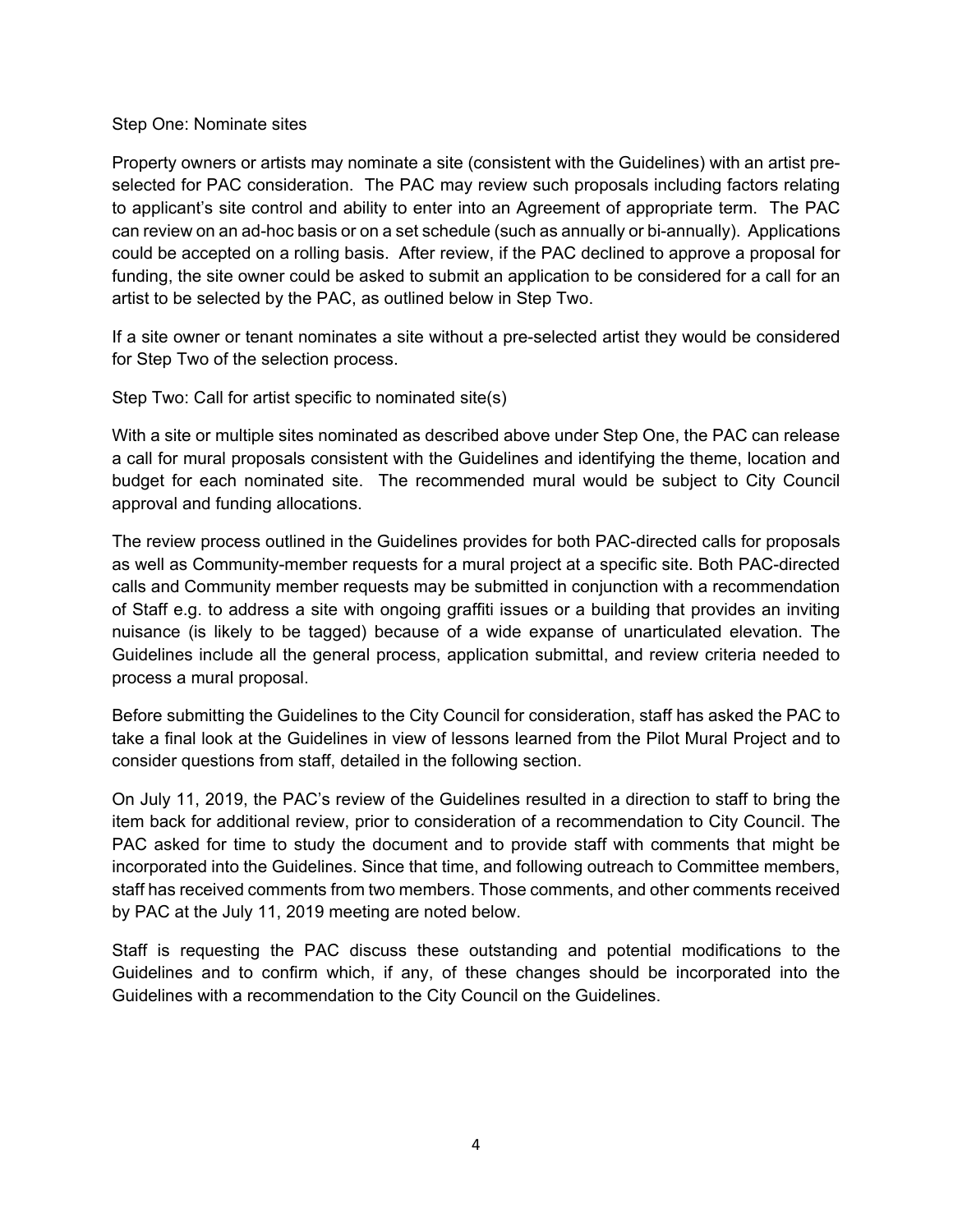#### **Discussion Questions:**

*1. For all types of proposals, should a) the Review process require a selection committee be formed for initial review to determine a short list of finalists, or b) should all artist submittals be brought before the full PAC?*

The current Guidelines provide for a Selection Committee process to assist with the initial application submittal compliance review and to provide a short list of proposals that meet the submittal requirements and the theme, artist experience confirmation, and evidence of art quality requirements for proposals.

*2. Should project nominations be accepted a) on a "rolling basis" to allow for Communitydriven proposals throughout the year, or b) on an annual basis pursuant to a competitive call for nominations?*

Staff proposes nominations be accepted on a rolling basis, following the two-step process above.

*3. Should a minimum percentage match be required of Public Art Funds to obtain other City funds for a project, which would enable the PAC to gain purview over other city-funded projects not currently subject to PAC review?*

PAC's review of proposed art works is ensured with AiPP investment in a mural. Murals commissioned with other public funds may not be reviewed by PAC if located on private property. Matching funds could ensure PAC review. Revision of other programs such as the Façade Grant or Community Grant may need to be considered by the City Council to align and leverage each program efficiently.

*4. How will the budget for a mural project be determined? …Should the call for artist proposals include information regarding the maximum budget for the call?* 

Staff would recommend that the PAC determine the budget on a per project basis in consideration of several factors including the scope and size of the project. Using a caseby-case determination could allow for the potential variation in Art Funds budget required, in view of potential matching funds. The PAC is asked to confirm if the Guidelines should be updated to articulate that the budget maximum should be referenced and, if so, whether the budget should be shared in the call for artists.

*5. As written, the Guidelines allow for anyone to submit a proposal for a Public Art funded mural. Should the Guidelines limit who can propose a mural for PAC consideration? May an artist or person who does not live or work in the community but has an idea for a mural be able to submit a proposal, for example?*

Site control or agreement for site access may be a minimum criterion.